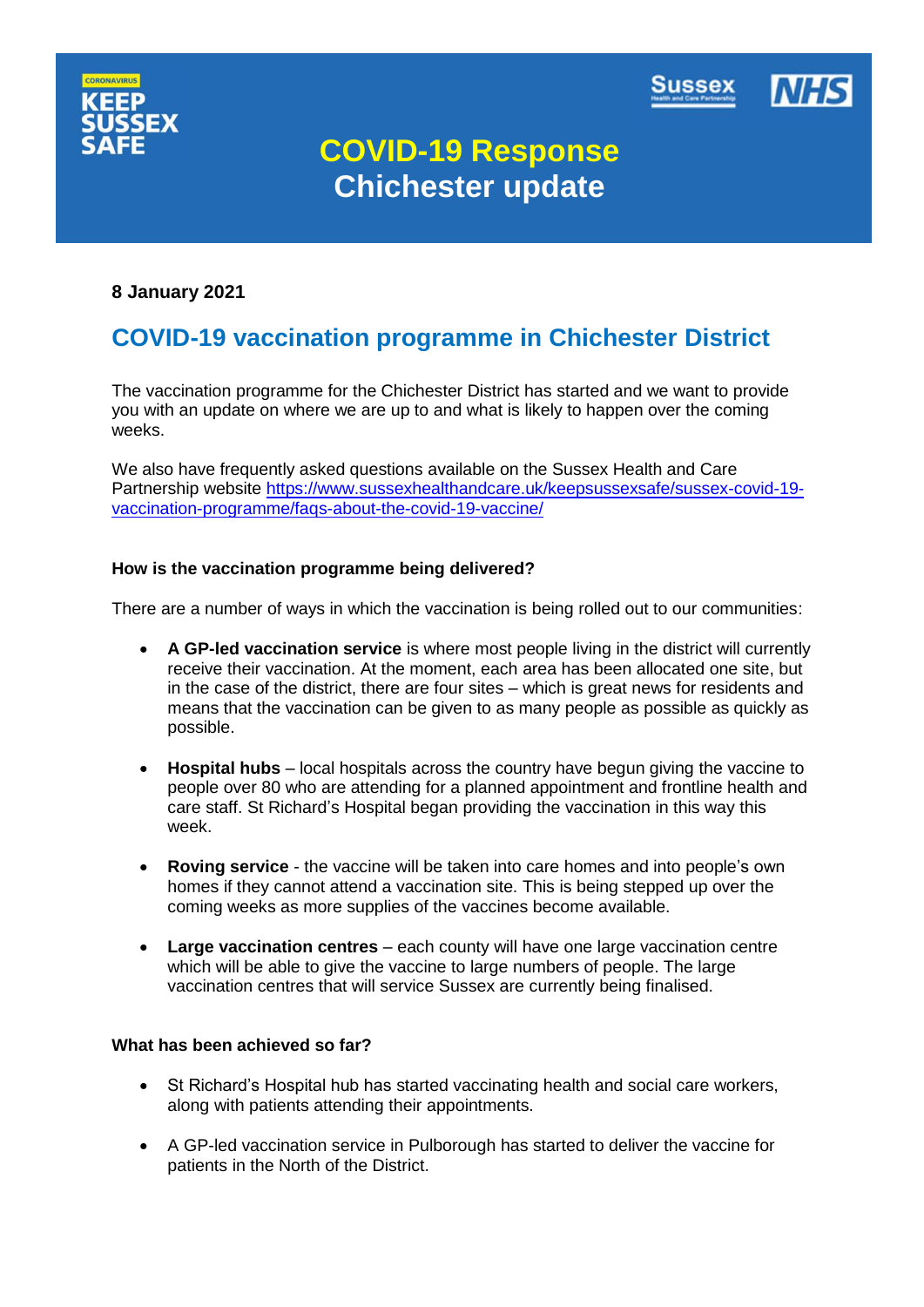#### **What is the next stage?**

From next week, the COVID-19 vaccination programme will be further expanded across the district. This means that everyone over the age of 80 living in the area will receive a vaccination in a phased way.

- Two GP-led vaccination services based in Selsey Centre and Tangmere Village Centre. They will start to provide vaccinations for people over the age of 80 who are registered with GP practices in the south of the district, including those who live in the city. These sites are currently undergoing their final checks and have been given delivery dates for the end of the week. Both sites will start vaccinating as soon as they have their deliveries including over the weekend.
- In addition, a GP-led vaccination service at Riverbank Medical Surgery in Midhurst will be launched for residents in the North of the district in the coming weeks.

#### . **What is a GP led vaccination service?**

GP-led vaccination services are run by groups of local GP practices working together to provide the vaccination to patients across their area.

The way in which GP vaccination services are delivered has been agreed at a national level and as mentioned above, each area is typically allocated one GP-led vaccination site. The Chichester District will have four GP-led vaccination sites, two that are in the north and two that are in the south. This is to ensure that the vaccination can be given to as many people as quickly as possible.

#### **What about those who may find it difficult to get to a vaccination site?**

We recognise that some people will have to travel further than others to get their vaccination, depending on where they live. We understand this will pose a challenge for some people, particularly those who are vulnerable, and we are looking at how they can be supported to get their vaccination in the safest possible way.

It is important to highlight that attending a vaccine appointment is an acceptable reason to leave the house during lockdown, including accepting a lift or accessing community transport. We are working with the GP practices to make community transport details available for those who need it.

#### **Will the roll out affect how quickly I access the vaccine?**

No.The timing of when you receive your vaccine is largely based on the availability of the vaccine and the priority group that you are in.The national Joint Committee on Vaccination and Immunisation (JCVI) decides the priority groups and have advised that the vaccine should be first given to people over 80, people who work in care homes and health workers.

#### **Would city centre locations be more suitable vaccination sites and why aren't other locations being considered?**

As soon as we started to make plans for the COVID-19 vaccination programme we began exploring where we could offer the COVID-19 vaccine to our patients in Chichester District.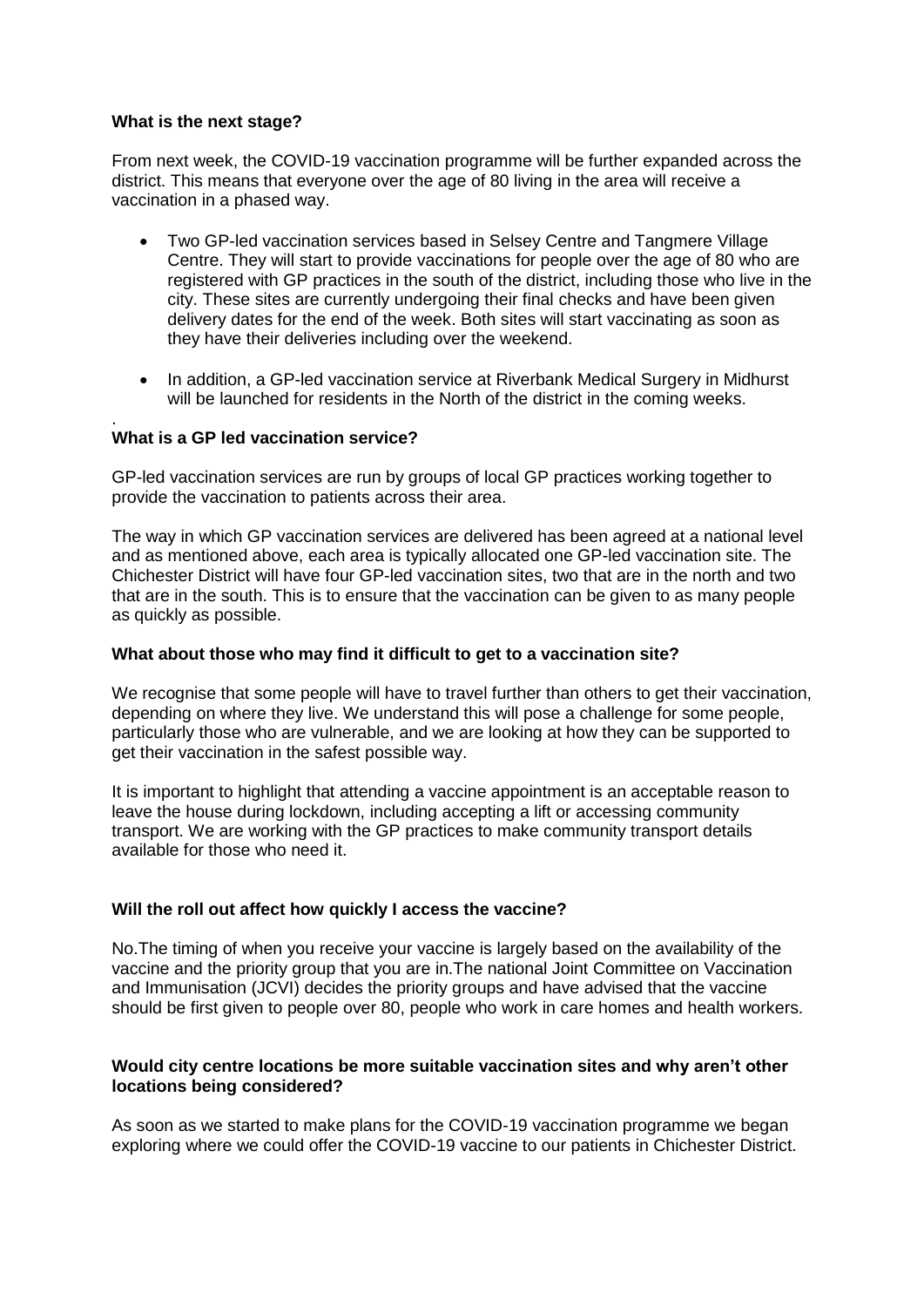The sites need to be able to accommodate large numbers of people on a daily basis (at least 300 a day.) We also need space for people to wait for their appointment and be monitored for a short while after their vaccination.

The site also needs to have internet access, IT and facilities to be able to carry out the vaccination safely and in line with government guidance.

In the early stages of our planning, the Chichester GP practices agreed that their own surgeries would not be appropriate. This is because they could not provide the vaccination programme on behalf of all GP practices from one site, alongside their individual day to day support for patients.

We have received incredible support from our communities and our partners with helpful suggestions of locations. However, the tight criteria meant that other sites, some of which were more centrally located, were not suitable.

It was also important that we had long term access to the site, as the vaccination programme is likely to continue for months over the course of this year.

#### **When will I be contacted about the vaccination?**

We are asking all patients not to contact their GP practices, as they will not be able to book appointments. People will be contacted by the NHS when it is their turn to receive the vaccine. Initially this is being done by phone, but alternative arrangements will be made for anyone who is not able to speak on the telephone.

Initially, those identified as being in Priority 2, will be invited to a GP-led vaccination site. Please note that separate arrangements are being made for those in Priority 1.

The eligible cohorts are:

- Priority 1: Residents in a care home for older adults and staff working in care homes for older adults.
- Priority 2: All those 80 years of age and over, frontline health and social care workers.
- Priority 3: All those 75 years of age and over.
- Priority 4: All those 70 years of age and over, those clinical extremely vulnerable individuals over 16 years old.
- Priority 5: All those 65 years of age and over.
- Priority 6: Adults aged 16 to 65 years in an at risk group.
- Priority 7: All those 60 years of age and over.
- Priority 8: All those 55 years of age and over.
- Priority 9: All those 50 years of age and over.

#### **Where are the locations of the GP-led vaccination sites and which patients will go where?**

There will be four GP-led vaccination services covering the populations living across the Chichester District:

- Selsey Centre
- Tangmere Village Centre
- Pulborough Medical Group
- Riverbank Medical Surgery